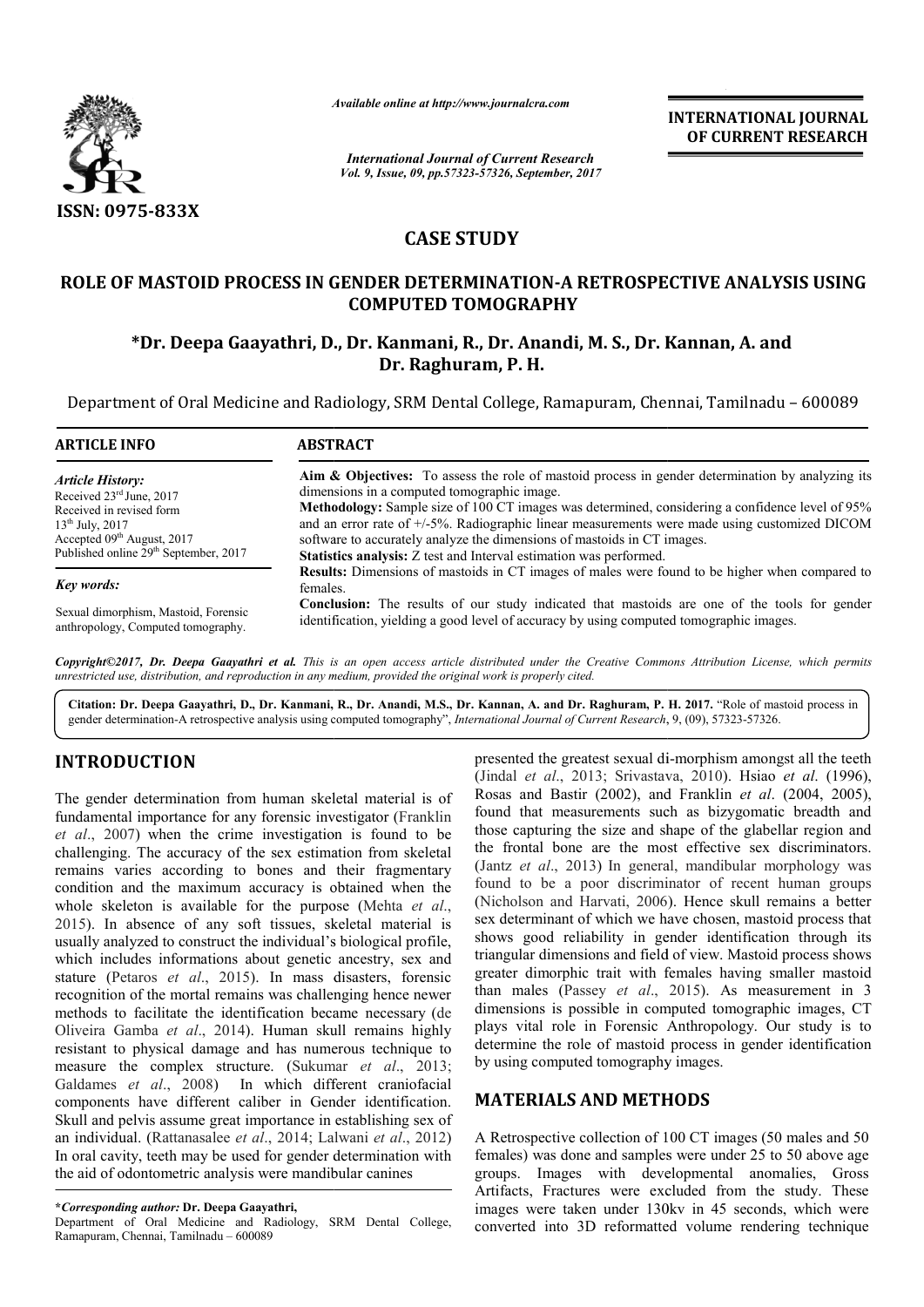(VRT) images. Nine Craniometrical points of mastoid process shown in Table 1, were located and linear measuremenst were made bilaterally on the CT images (Figures (Figures-a,b,c,d) by using DICOM software. All these measured images were saved under JPEG image format and the results were tabulated using R- software.

#### **RESULTS**

Z- test and Interval estimation of our study showed the mean value of  $1677.6 \pm 342.6$ mm<sup>2</sup> for male patients which was found to be higher when compared to female patient  $1143.23 \pm$ 169.71mm2 with P value of 0.001 at 95% level of confidence in all 9 dimension as shown in Table 2&3. The contributions of variables in gender determination were shown in Flow chart 1.

#### **DISCUSSION**

Mastoid process plays an important role in Gender identification because of its field of view and its triangular dimension. Many studies on mastoid process were done in different population with different methods which includes CBCT images and manual dry skull method. of its field of view and its triangular line, representing the mastoid height MH<br>lies on mastoid process were done in<br>with different methods which includes<br>ual dry skull method.<br>Table 1. Description of the Distance in Cran



**Figure a shows 3D illustrated Anatomical landmarks of the skull,**  and the points represents as follows. (1) the posterior end of **incisura mastoidea, (2) and the mastoidale, (3) the view is also showing the line joining the two points 1 and 2, representing the**  showing the line joining the two points 1 and 2, representing the mastoid length ML; and a perpendicular line from 3 on the 1-2 **line, representing the mastoid height MH**

| Acronyms                              | Abbreviation | Description                                                                                                                                                                                   |
|---------------------------------------|--------------|-----------------------------------------------------------------------------------------------------------------------------------------------------------------------------------------------|
| Mastoid height                        | MН           | The height of the mastoid process measured from its tip (the mastoidale) and perpendicular to a                                                                                               |
|                                       |              | line between portion (top of the external auditory meatus) and the posterior end of incisura                                                                                                  |
|                                       |              | mastoidea (the groove medial to the mastoid process from which the digastric muscle originates).                                                                                              |
| Mastoid length                        | ML           | Antero–posterior diameter, the length of the mastoid process measured from porion to the posterior<br>end of incisura mastoidea.                                                              |
| Mastoid width                         | <b>MW</b>    | Medio-lateral diameter, the distance between the highest point on the surface of mastoid process                                                                                              |
|                                       |              | within the digastric fossa to the most protruding point on its lateral surface.                                                                                                               |
| Intermastoidale distance              | <b>IMD</b>   | Distance between right and left mastoidale, the lowest point on the tip of the mastoid process.                                                                                               |
| Intermastoid lateral surface distance | <b>IMLSD</b> | Distance between the most prominent point on the convex lateral surface of left and right mastoids.                                                                                           |
| Mastoid flare                         | MF           | Average distance between the tip of mastoid and the most prominent point on its convex lateral<br>surface.                                                                                    |
| Mastoid Medial Convergence Angle      | <b>MMCA</b>  | The angle formed between the line starting from the most laterally prominent point on the mastoid<br>right surface, passing through the right mastoidale and a similar line on the left side. |
| Mastoid size                          | <b>MS</b>    | Size of the mastoid process = $(MH*ML*MW)/100$                                                                                                                                                |
| Mastoid surface area                  | SА           | Surface area of a cone $=\pi (ML/2)^*MH$                                                                                                                                                      |

Table 2. Statistical data of mean and standard deviation of mastoid process (n=100)

| Dimension    | Mean (male) | Stdev (male) | Mean (female) | Stdev (female) | Z-value | P-value |
|--------------|-------------|--------------|---------------|----------------|---------|---------|
| MH           | 22.58       | 2.97         | 18.02         | 2.26           | 7.63    | 0.000   |
| ML           | 30.3        | 4.31         | 23.31         | 3.05           | 8.25    | 0.000   |
| <b>MW</b>    | 22.47       | 2.56         | 19.87         | 2.9            | 4.26    | 0.000   |
| MF           | 18.04       | 1.96         | 16.89         | 1.9            | 2.65    | 0.001   |
| <b>IMD</b>   | 105.53      | 4.3          | 101.95        | 4.2            | 3.75    | 0.000   |
| <b>IMLSD</b> | 128.44      | 7.12         | 116.49        | 8.79           | 6.71    | 0.000   |
| <b>MMCA</b>  | 104.53      | 3.84         | 100.92        | 6.05           | 3.23    | 0.001   |
| MS           | 158.04      | 49.58        | 84.13         | 19.59          | 8.51    | 0.000   |
| <b>SA</b>    | 1087.66     | 266.04       | 662.93        | 121.16         | 8.95    | 0.000   |

| Table 3. Statistical result of confidence interval for mastoid process (n=100) |  |  |  |  |
|--------------------------------------------------------------------------------|--|--|--|--|
|--------------------------------------------------------------------------------|--|--|--|--|

|              | Male                    | Female                  |
|--------------|-------------------------|-------------------------|
| Dimension    | 95% Confidence Interval | 95% Confidence Interval |
| MН           | (21.692, 23.468)        | (17.292, 18.748)        |
| ML           | (29.012.31.588)         | (22.327, 24.293)        |
| MW           | (21.705, 23.235)        | (18.936, 20.804)        |
| MF           | (17.454, 18.626)        | (16.278, 17.502)        |
| <b>IMD</b>   | (104.245, 106.815)      | (100.597, 103.303)      |
| <b>IMLSD</b> | (126.312, 130.568)      | (113.658, 119.322)      |
| <b>MMCA</b>  | (103.382, 105.678)      | (98.971, 102.869)       |
| MS           | (143.221, 172.859)      | (77.818, 90.442)        |
| SА           | (1008.143, 1167.177)    | (623.890, 701.97)       |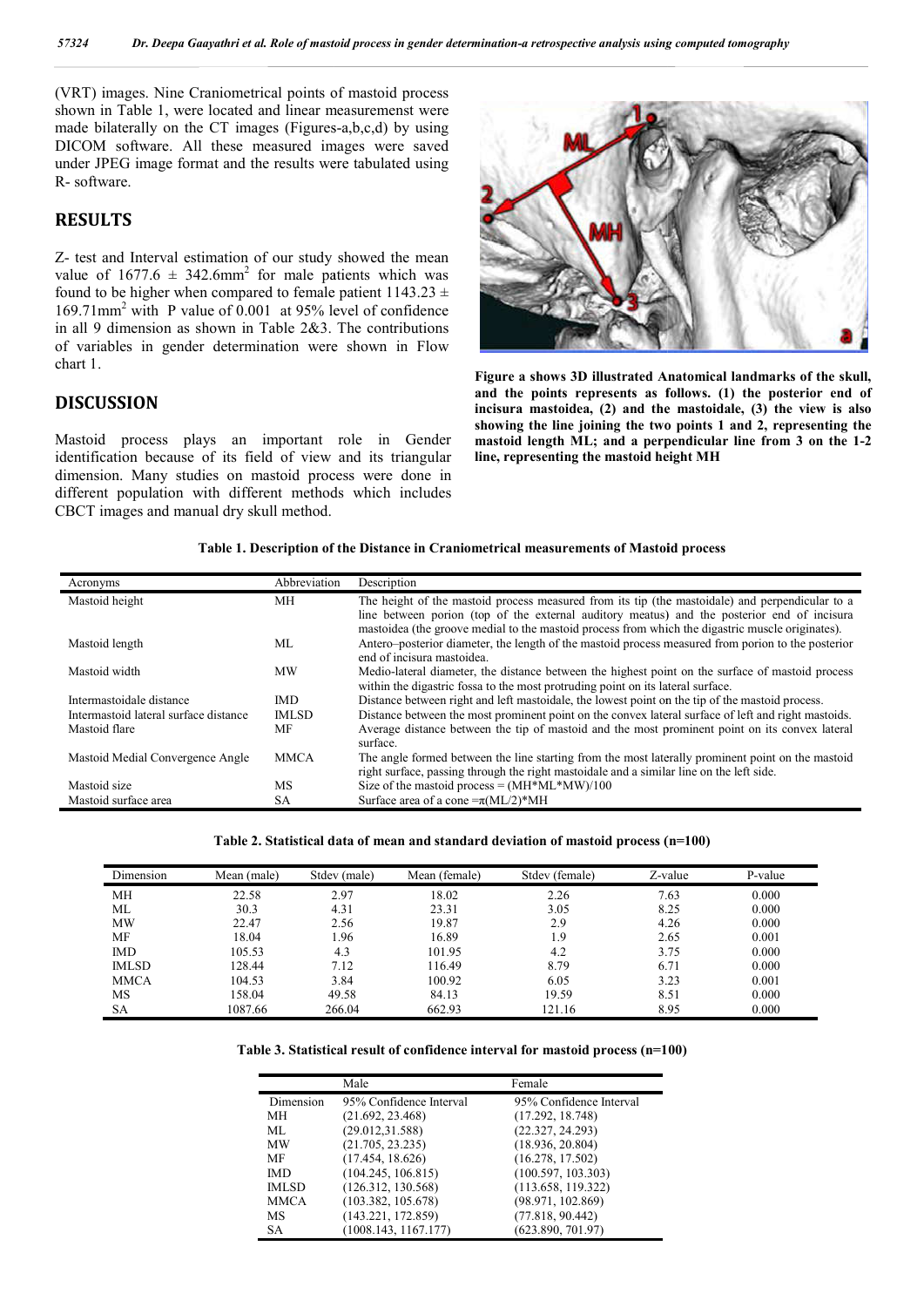

**Figure b shows the view is also showing the line joining the two points 1 and 2, representing the mastoid length ML; and a perpendicular line from 3 on the 1-2 line, representing the mastoid 2 height MH, (4) the view is also showing the line joining points 4 and 3, the mastoidale**



**Figure c shows mastoidale the view is also showing the line joining points 4 and 3, the mastoidale; (5) the view is also showing the line joining points 4 and 5representing the mastoid width MW**



**Figure d shows Intermastoid lateral surface distance (IMSLD), Mastoid medial convergence angle (MMCA), Intermastoidale distance (IMD)**



**Flow chart 1 shows contribution of variables in Gender determination**

According to Keen (1950) (Hoshi, 1962) the shape of mastoid process can be consider in gender determination and reported that when a skull is placed on a plain surface, the male samples rest on mastoids process and the female sample rest on the process can be consider in gender determination and reported that when a skull is placed on a plain surface, the male samples rest on mastoids process and the female sample rest on the occipital condyles. When Kristen A. B measured all dimension in both male and female dry skull by manual method and he found that the Mastoid radius (MR) is the accurate tool for the sex determination whereas our study showed all dimensions to be significant and Mastoid surface (MS) showed values higher in male samples than female samples when compared to all other dimensions. Deepali jain *et al*. (2013), Ariane kemkes *et al* . (2006), Marco segre *et al*. (2003) stated that osteometric measurement in mastoid process of different population showed mastoid surface area of male samples to be higher than female samples in accordance to our study. Nagaoka T at al reported that the measurement methods need to be carefully determined and executed to achieve reliable results of sex determination using the mastoid process. (Nagaoka *et al*., 2008) Amin W *et al* determined that the gender discrimination also done by using CBCT images (Amin *et al*., 2015) and also reported similar results in agreement to our study. Mastoid processes are continuously providing high classification accuracies among studied population and hence can be recommended for gender identification. and he found that the Mastoid radius (MR) is<br>I for the sex determination whereas our study<br>ensions to be significant and Mastoid surface<br>values higher in male samples than female (2003) stated that osteometric measurement in mastoid process of different population showed mastoid surface area of male samples to be higher than female samples in accordance to our study. Nagaoka T at al reported that t

#### **Conclusion**

The present study concluded that all the 9 dimensions showed male samples with higher values than female samples at 95% level of significance, which made an attempt to appropriate the role of mastoid process in sexual dimorphism by using CT Image. Amongst the sex discriminatory function of nine mastoid related variables, Mastoid surface proved to be the best sex identifiers. Furthermore this study can be improved by increasing sample size and standardization of methods significantly. mastoid related variables, Mastoid surface proved to be the<br>best sex identifiers. Furthermore this study can be improved by<br>increasing sample size and standardization of methods<br>significantly.<br>**REFERENCES**<br>Amin W, Saleh MW and reported similar results in agreement to tudy. Mastoid processes are continuously providing high fication accuracies among studied population and hence recommended for gender identification.<br> **Iusion**<br>
Iusion<br>
Iusion<br>

#### **REFERENCES**

- 2015. Osteometric Assessment of the Mastoids for Gender 2015. Osteometric Assessment of the Mastoids for Gender Determination in Jordanians by Discriminant Function Analysis. American Journal of Medical and Biological *Research*, 27;3(4):117-23.
- Bernard Kristen A, Peer H. Moore Jansen. 2009. Quantifying male and female shape variation in the mastoid region of the temporal bone. *Graduate Graduate Research and Scholarly Projects,* p.80-81.